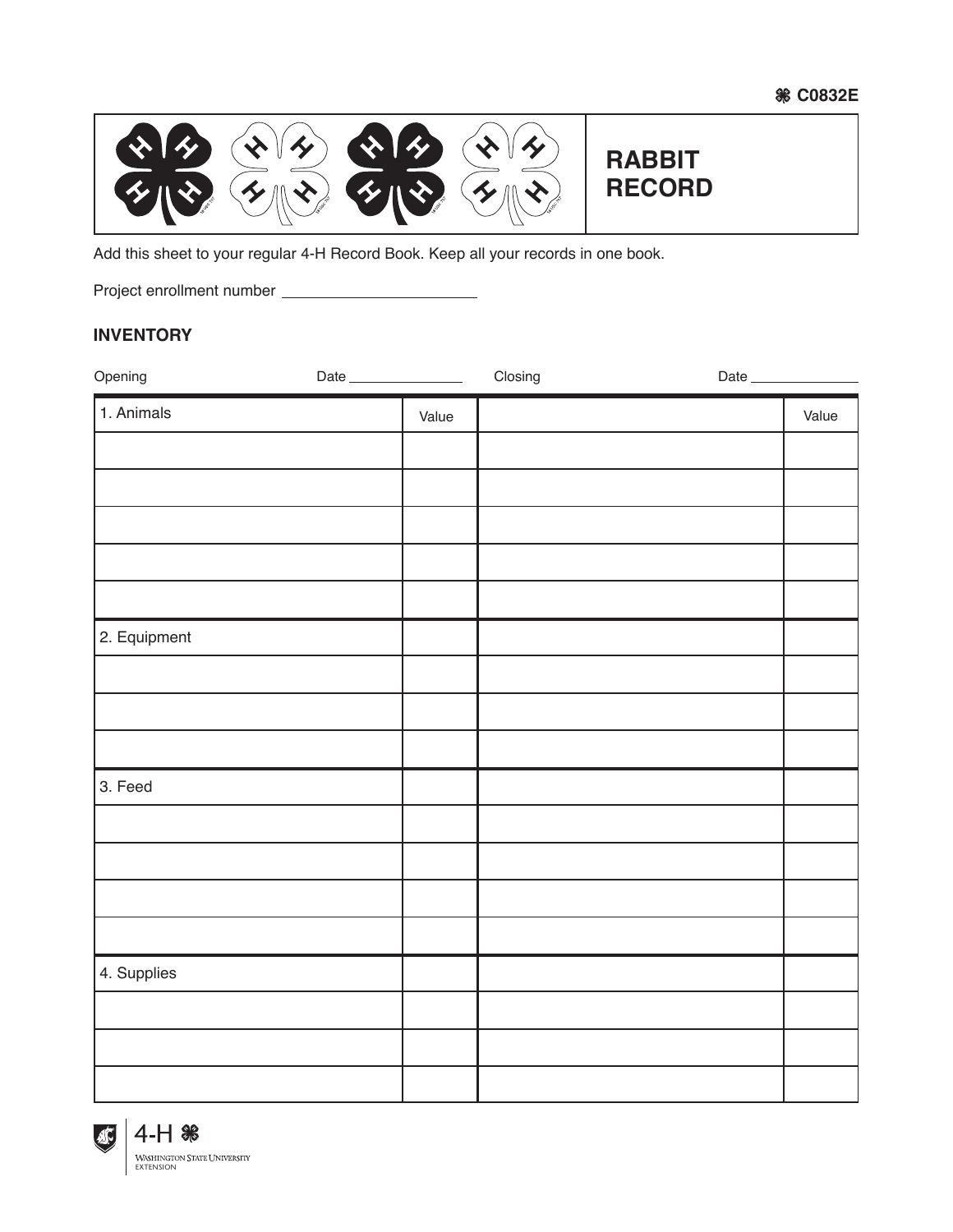# **WORKSHEET FOR EXPENSES AND INCOME**

|         |                     |                | <b>EXPENSES</b> |           |                | <b>INCOME</b> |         |
|---------|---------------------|----------------|-----------------|-----------|----------------|---------------|---------|
| Date    | Amount              | Item           | Feed            | Equipment | New<br>Animals | Misc.         |         |
| Jan. 1  | 80 lbs.             | Rabbit pellets | \$9.00          |           |                |               |         |
| Jan. 18 | $\pmb{\mathcal{I}}$ | Sr. Doe        |                 |           |                |               | \$12.00 |
| Feb. 2  | $\pmb{\mathcal{I}}$ | Jr. Doe        |                 |           | \$6.00         |               |         |
| March 3 | 50 lbs.             | Manure         |                 |           |                |               | \$2.00  |
|         |                     |                |                 |           |                |               |         |
|         |                     |                |                 |           |                |               |         |
|         |                     |                |                 |           |                |               |         |
|         |                     |                |                 |           |                |               |         |
|         |                     |                |                 |           |                |               |         |
|         |                     |                |                 |           |                |               |         |
|         |                     |                |                 |           |                |               |         |
|         |                     |                |                 |           |                |               |         |
|         |                     |                |                 |           |                |               |         |
|         |                     |                |                 |           |                |               |         |
|         |                     |                |                 |           |                |               |         |
|         |                     |                |                 |           |                |               |         |
|         |                     |                |                 |           |                |               |         |
|         |                     |                |                 |           |                |               |         |
|         |                     |                |                 |           |                |               |         |
|         |                     |                |                 |           |                |               |         |
|         |                     |                |                 |           |                |               |         |
|         |                     |                |                 |           |                |               |         |
|         |                     |                |                 |           |                |               |         |
|         |                     |                |                 |           |                |               |         |
|         |                     |                |                 |           |                |               |         |
|         |                     |                |                 |           |                |               |         |
|         |                     |                |                 |           |                |               |         |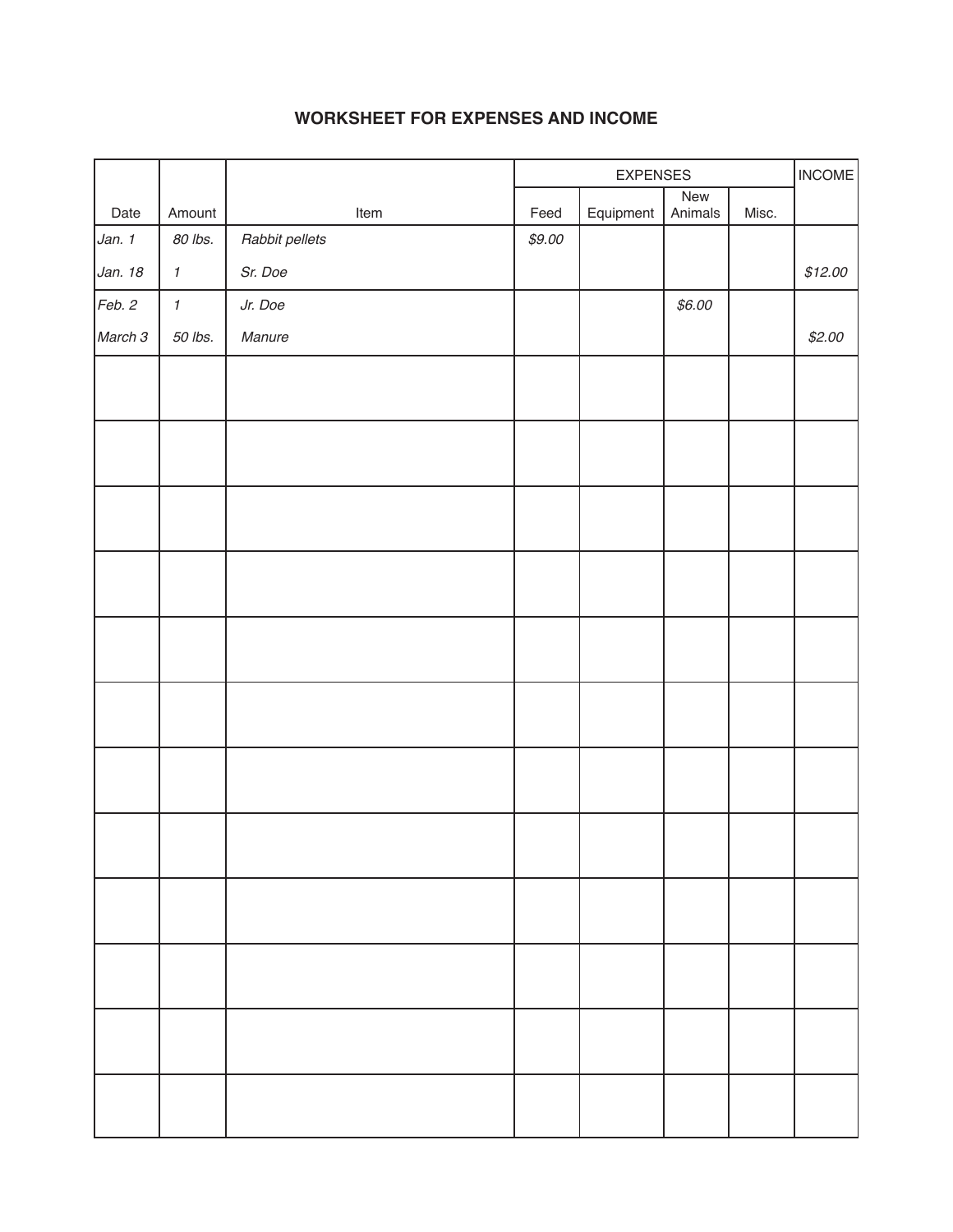### **FINANCIAL SUMMARY**

| <b>Expenses</b>                                                                                                                        |          |                          |  |  |
|----------------------------------------------------------------------------------------------------------------------------------------|----------|--------------------------|--|--|
| Value of animals purchased<br>Value of feed bought<br>Value of feed raised<br>Equipment expense and repairs<br>Opening inventory value | \$<br>\$ | <b>TOTAL EXPENSE</b>     |  |  |
| <b>Receipts</b>                                                                                                                        |          |                          |  |  |
| Value of animals sold<br>Products sold<br>Other income from project<br>Value of animals used at home<br>Closing inventory value        | \$       |                          |  |  |
|                                                                                                                                        | \$       | <b>TOTAL INCOME</b>      |  |  |
|                                                                                                                                        | \$       | (Subtract TOTAL EXPENSE) |  |  |
| <b>PROJECT INCOME</b>                                                                                                                  | $=$ \$   |                          |  |  |

Total expense subtracted from total income equals project income.

If total income is less than total expenses, you have lost money on your project. Find the reason and make necessary changes if you are keeping the rabbit project as a business. Not all projects make money. For example, a show rabbit, such as in the Fitting and Showing Contest, is a cost item. The pleasure and experience of having the rabbit is well worth the expense.

You must keep records to have a better idea of where the money comes from and what it is spent for. Your good animals will appear on the worksheet because of their value as breeders. You can cull and sell rabbits with poor records.

Use the expense and income columns on the previous page to list all purchases made or items sold. Record the items on the date you bought or sold them. When items are used at home, assign a fair market value for record purposes. A fair market value is what one would have to pay a competitor or a store to buy that product. Be fair and sensible; don't exaggerate your records. Include fair premiums as income.